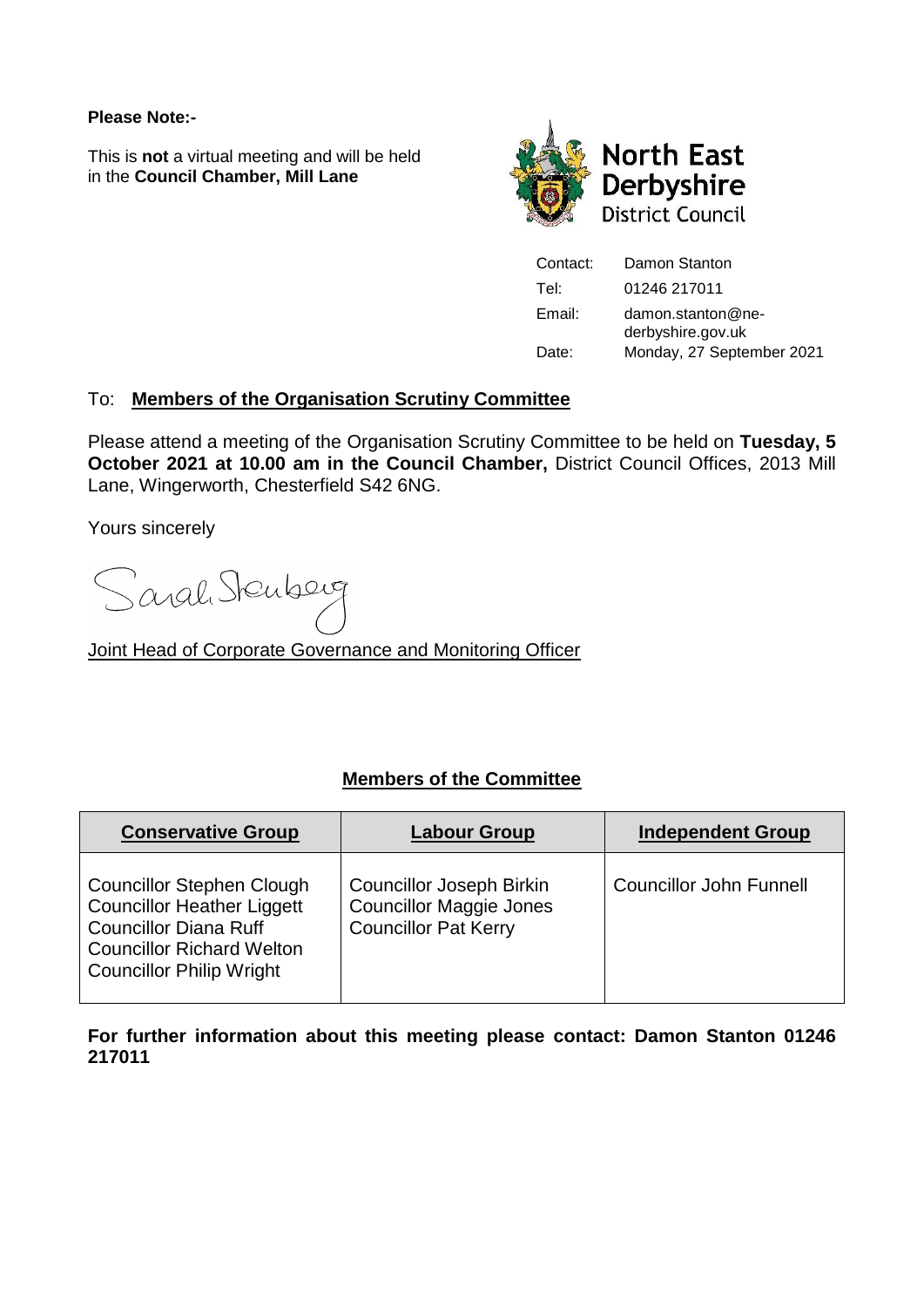# **A G E N D A**

### **1 Apologies for Absence**

#### **2 Declarations of Interest**

Members are requested to declare the existence and nature of any disclosable pecuniary interests and/or other interests, not already on their register of interests, in any item on the agenda and withdraw from the meeting at the appropriate time.

## **3 Minutes of Last Meeting** (Pages 4 - 7)

To approve as a correct record and the Chair to sign the Minutes of the Organisation Scrutiny Committee held on 31 August 2021.

#### **4 Whistleblowing**

Discussion with Monitoring Officer

#### **5 Scrutiny Review** (Pages 8 - 36)

- Approval of Project Plan
- Approval of Timetable for the Review
- Documentation

## **6 Forward Plan of Executive Decisions**

To consider the Forward Plan of Executive Decisions. The most up-to-date Forward Plan of Executive Decisions can be accessed via the following link:

[https://democracy.ne](https://democracy.ne-derbyshire.gov.uk/mgListPlans.aspx?RPId=1137&RD=0&bcr=1)[derbyshire.gov.uk/mgListPlans.aspx?RPId=1137&RD=0&bcr=1](https://democracy.ne-derbyshire.gov.uk/mgListPlans.aspx?RPId=1137&RD=0&bcr=1)

#### **7 Work Programme** (Pages 37 - 42)

To consider the Work Programme for the Organisation Scrutiny Committee 2021/22 and review the proposed workload.

#### **8 Additional Urgent Items**

To consider any other matter which the Chair of the meeting is of the opinion should be considered as a matter of urgency.

#### **9 Date of Next Meeting**

The next meeting of the Organisation Scrutiny Committee is scheduled to take place on Tuesday 7 December 2021 at 10.00 am.